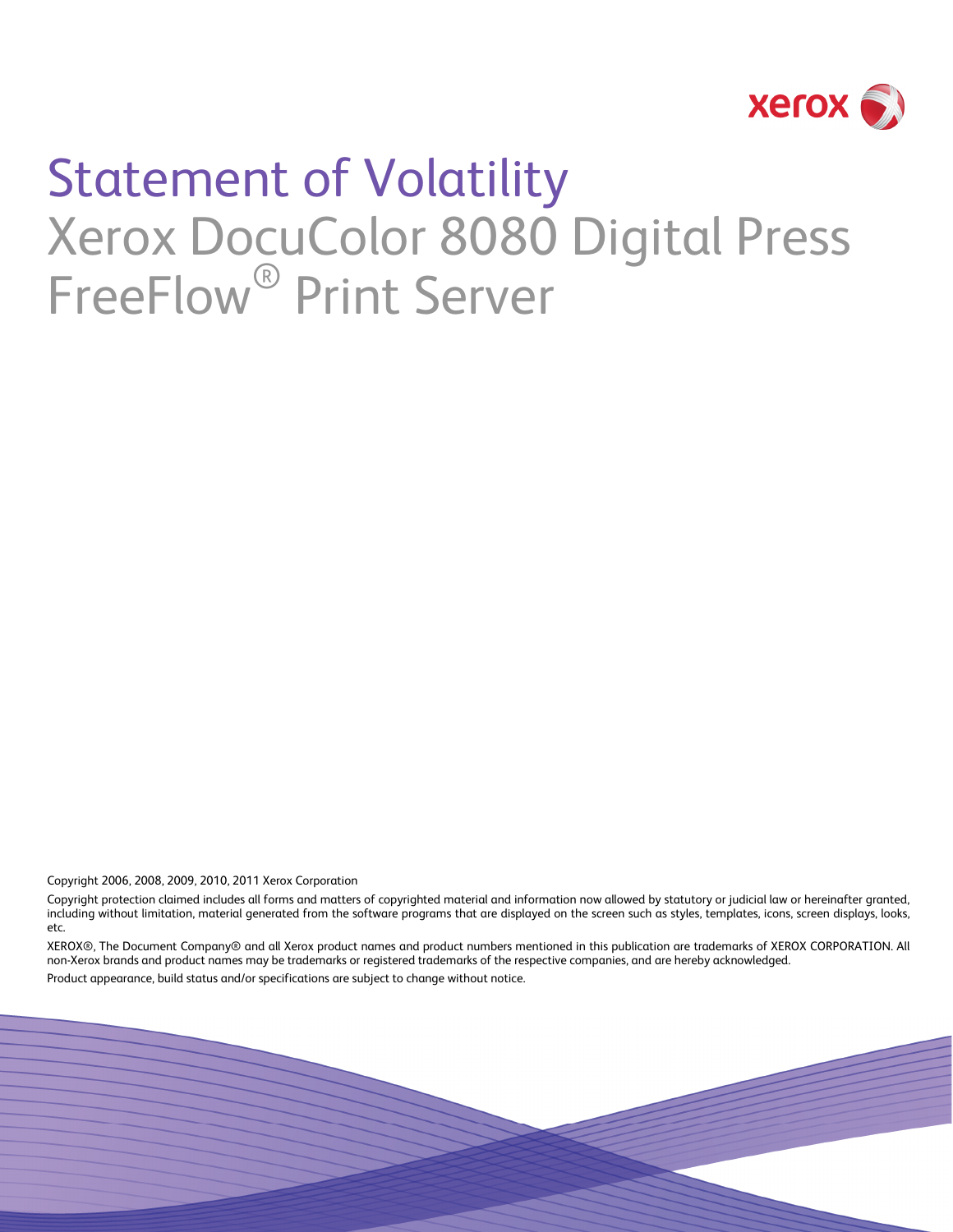# Statement of Volatility Xerox DocuColor 8080 Digital Press FreeFlow® Print Server

This evaluation and summary was completed by:

| Signature               | Dail 1 Ochler                                     |
|-------------------------|---------------------------------------------------|
| <b>Printed Name</b>     | Dan Oehler                                        |
| Job Title               | Manager                                           |
| Job Function            | <b>FreeFlow Print Server Hardware Development</b> |
| <b>Preparation Date</b> | May 6, 2011                                       |

# **Notice**

This document describes the locations, capacities and contents of volatile and non-volatile memory devices within the FreeFlow® Print Server.

The context of the information in this document is that normal means of access or data extraction are being attempted in order to reproduce, read, or extract stored or latent data. This does not include attempts to reproduce, read or extract data or reverse engineer storage methods by individuals or organizations with advanced skills or through the use of extraordinary resources and measures or specialty equipment not normally available in the industry or to the public.

The content of this document is provided for information purposes only. Performance of the products referenced herein is exclusively subject to the applicable Xerox Corporation terms and conditions of sale and/or lease. Nothing stated in this document constitutes the establishment of any additional agreement or binding obligations between Xerox Corporation and any third party.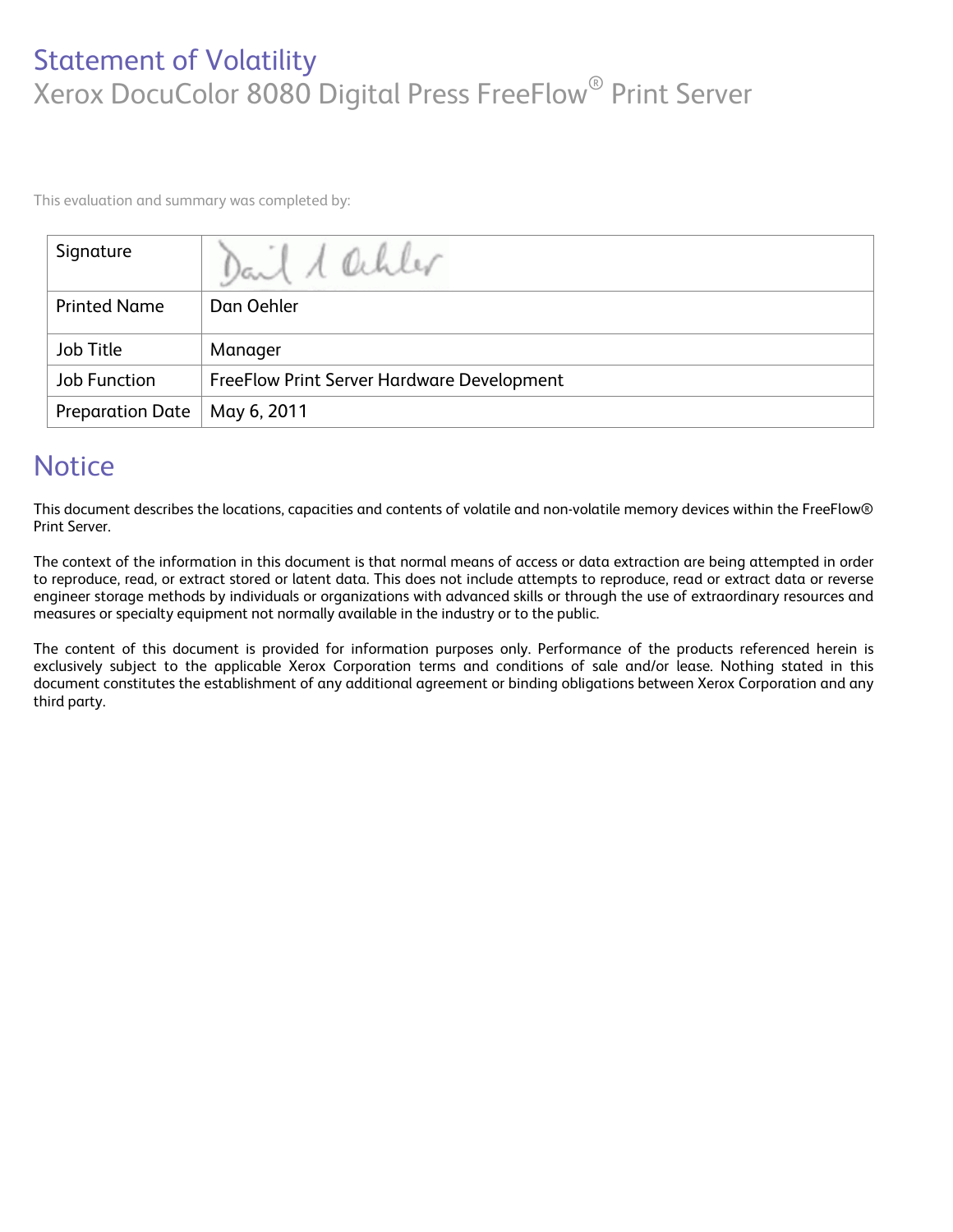# Statement of Volatility Xerox DocuColor 8080 Digital Press FreeFlow® Print Server

#### **Introduction**

The Xerox DocuColor 8080 Digital Press FreeFlow® Print Server is used to perform the following tasks:

High Speed Production Printing

The FreeFlow® Print Server is intended to be connected to:

Xerox Print Engine

Xerox Print Station Interface Platform ("PC-UI") – optional product-specific feature

These modules provide the basic configuration. Depending on what is purchased, the number and types of feeders and finishers contained in the completed system can change.

This document describes the amounts and types of memory contained in the device in an easy to read tabular format. To allow security issues to be addressed as needed, specific commentary has been included about job data and where Personally Identifiable Information (PII) can be found in the system.

The information contained in this document has been verified at the time the product is released for sale. Manufacturing process changes may require that memory amounts are increased, but the purpose or contents of the memory should not change.

## **General Memory Information**

#### **Volatile Memory**

All volatile memory listed is cleared after power is removed (decay occurs generally within 20 seconds at room temperature). All volatile memory listed is required for normal system operation and during service and diagnostic procedures. Removal of any volatile memory will void the warranty.

#### **Non-Volatile Memory**

All non-volatile memory listed is required for normal system operation and during service and diagnostic procedures.

Removal of any non-volatile memory will void the warranty.

None of the non-volatile memory in the system can be accessed by accidental keystrokes.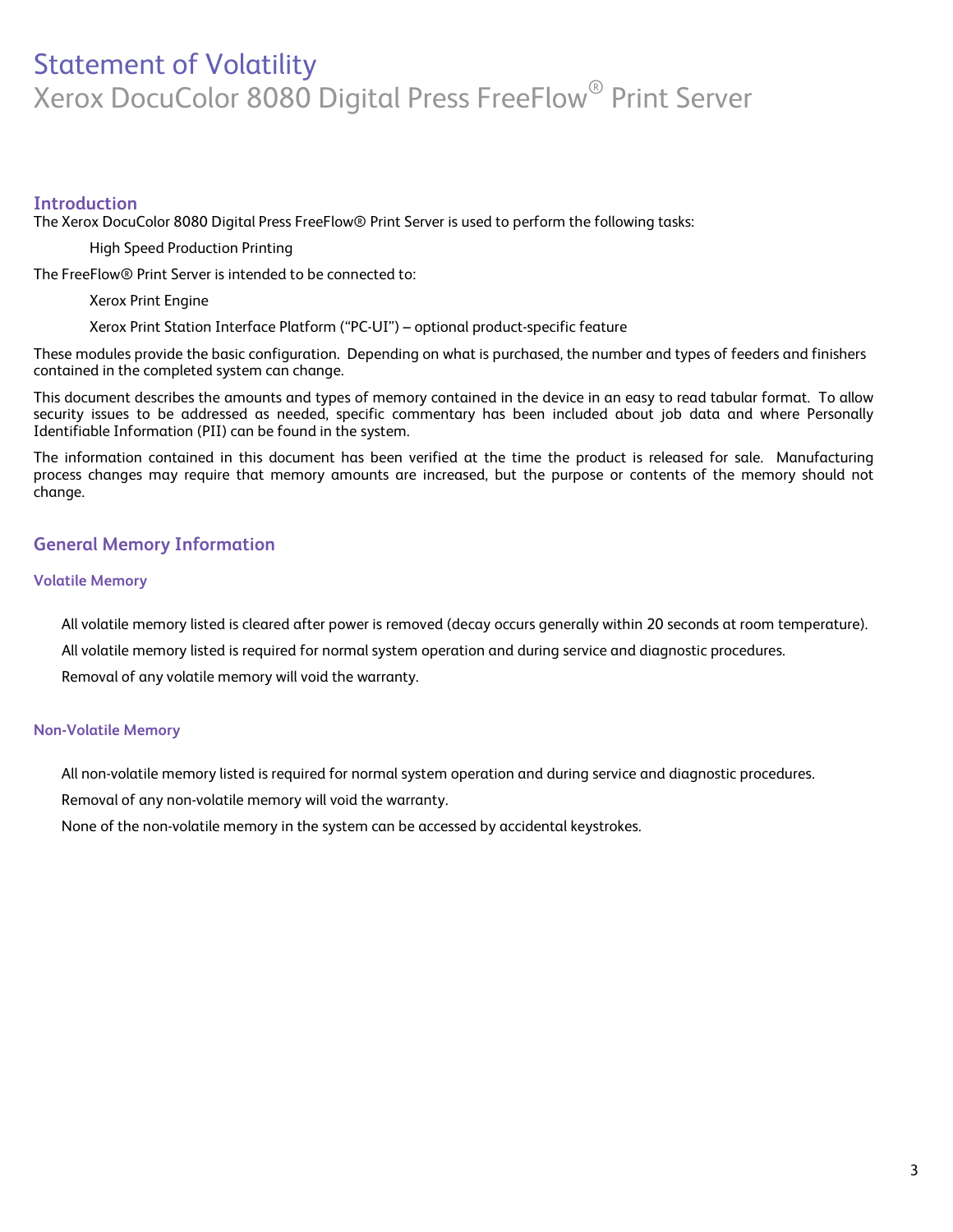# **Xerox FreeFlow® Print Server (Digital Front End) System Descriptions**

The data tables below detail the information regarding the volatile and non-volatile memory contained in the FreeFlow Print Server used on the Xerox DocuColor 8080 Digital Press, Product Code N R A.

The Free Flow Print Server Digital Front End is a PC-type motherboard. It is equipped with a BIOS, main RAM and Video memory. A separate board implements the interface between the print server and the print engine and it contains programmable logic configuration memory.

| <b>Volatile Memory Descriptions</b> |             |                                 |                                                                                         |                              |
|-------------------------------------|-------------|---------------------------------|-----------------------------------------------------------------------------------------|------------------------------|
| Type (SRAM, DRAM, etc)              | <b>Size</b> | <b>User Modifiable</b><br>(Y/N) | <b>Function or Use</b>                                                                  | <b>Process to Clear:</b>     |
| DDR2 DRAM                           | 4GB         | $\mathsf{N}$                    | System OS RAM to contain executable code.<br>No job data stored here persistently.      | Reboot or power down system. |
| <b>DRAM</b>                         | 8MB         | N                               | Video Display Controller (Frame Buffer) memory<br>No job data stored here persistently. | Reboot or power down system  |
| <b>DRAM</b>                         | 2MB         | N                               | CPU cache                                                                               | Reboot or power down system  |

| <b>Non-Volatile Memory Descriptions</b> |             |                                  |                                                                                       |                                                                                |
|-----------------------------------------|-------------|----------------------------------|---------------------------------------------------------------------------------------|--------------------------------------------------------------------------------|
| Type (Flash, EEPROM, etc)               | <b>Size</b> | <b>User Modifiable</b><br>(Y/N)  | <b>Function or Use</b>                                                                | <b>Process to Clear:</b>                                                       |
| Flash EEPROM                            | 4MB         | Y with vendor-<br>provided tool. | System BIOS. Boot code. System configuration<br>information. No job data stored here. | Not possible, system not<br>functional if corrupted/removed.                   |
| Battery backed (CMOS) RAM               | 32KB        | $\mathsf{N}$                     | <b>BIOS</b> settings<br>No job data stored here.                                      | Motherboard jumper, OR<br>Remove power, remove<br>battery, wait, then replace. |

## **Image Processing Card:**

| <b>Volatile Memory Descriptions</b> |             |       |                                                                                  |                          |
|-------------------------------------|-------------|-------|----------------------------------------------------------------------------------|--------------------------|
| Type (SRAM, DRAM, etc)              | <b>Size</b> | (Y/N) | User Modifiable   Function or Use                                                | <b>Process to Clear:</b> |
| <b>DRAM</b>                         | 512MB       | N     | Software/Firmware download, image data.<br>No job data stored here persistently. | Power down system        |

| <b>Non-Volatile Memory Descriptions</b> |     |                                            |                                                                                                  |                                                             |
|-----------------------------------------|-----|--------------------------------------------|--------------------------------------------------------------------------------------------------|-------------------------------------------------------------|
| Type (Flash, EEPROM, etc)   Size        |     | User Modifiable   Function or Use<br>(Y/N) |                                                                                                  | <b>Process to Clear:</b>                                    |
| EEPROM                                  | 2KB | N                                          | Configuration parameters for image processing<br>software. No job data stored here persistently. | Not possible, system not<br>functional ifcorrupted/removed. |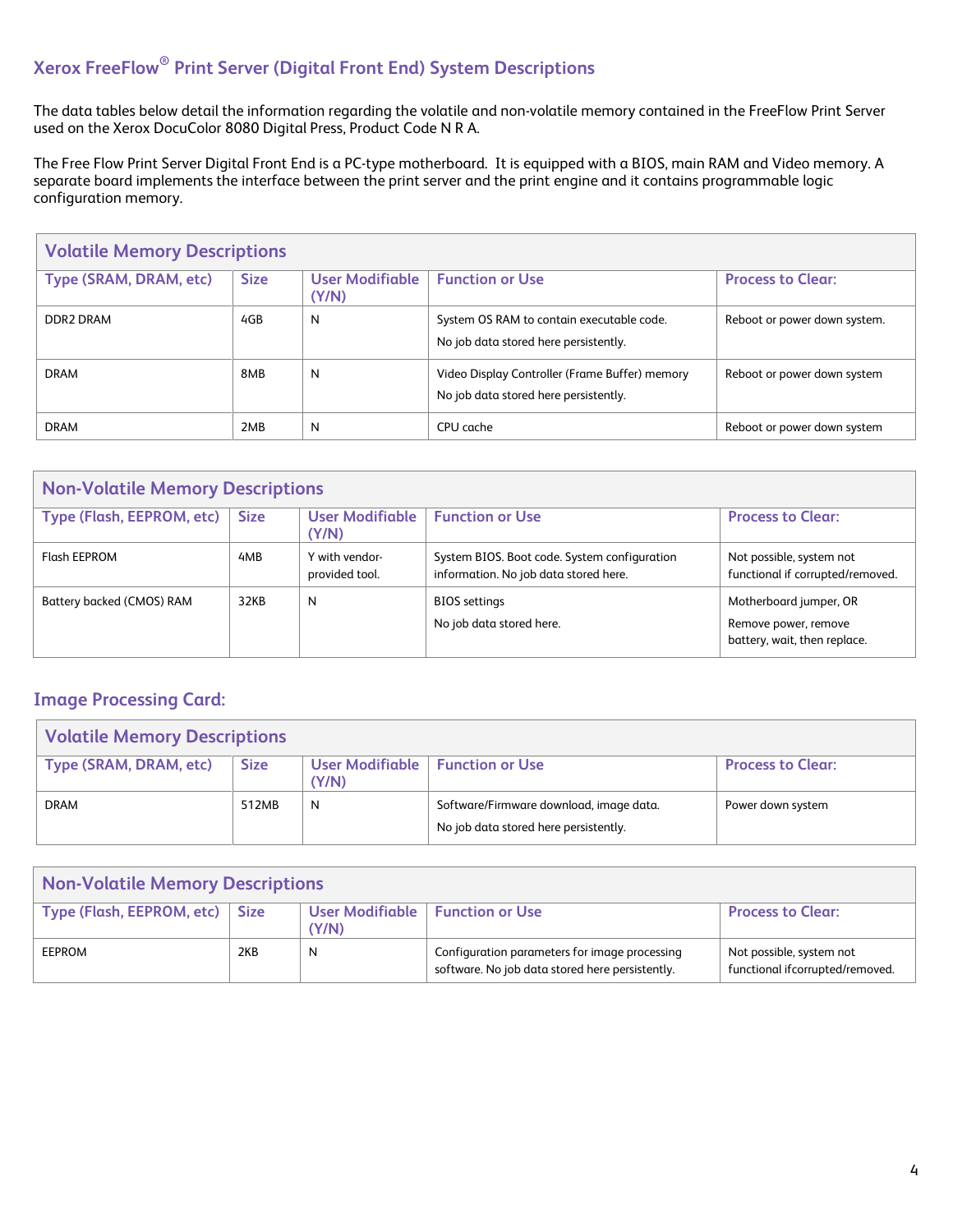# **Interface Card:**

| <b>Volatile Memory Descriptions</b> |             |                          |                                                               |                          |
|-------------------------------------|-------------|--------------------------|---------------------------------------------------------------|--------------------------|
| Type (SRAM, DRAM, etc)              | <b>Size</b> | User Modifiable<br>(Y/N) | <b>Function or Use</b>                                        | <b>Process to Clear:</b> |
| <b>SRAM</b>                         | 1.8432MB    | N                        | Customer image data.<br>No job data stored here persistently. | Power down system        |

| <b>Non-Volatile Memory Descriptions</b> |              |                                 |                                                                                        |                                                              |
|-----------------------------------------|--------------|---------------------------------|----------------------------------------------------------------------------------------|--------------------------------------------------------------|
| Type (Flash, EEPROM, etc)               | $\vert$ Size | <b>User Modifiable</b><br>(Y/N) | <b>Function or Use</b>                                                                 | <b>Process to Clear:</b>                                     |
| <b>EEPROM</b>                           | 4KB          | N                               | Programmable logic configuration information.<br>No job data stored here persistently. | Not possible, system not<br>functional if corrupted/removed. |